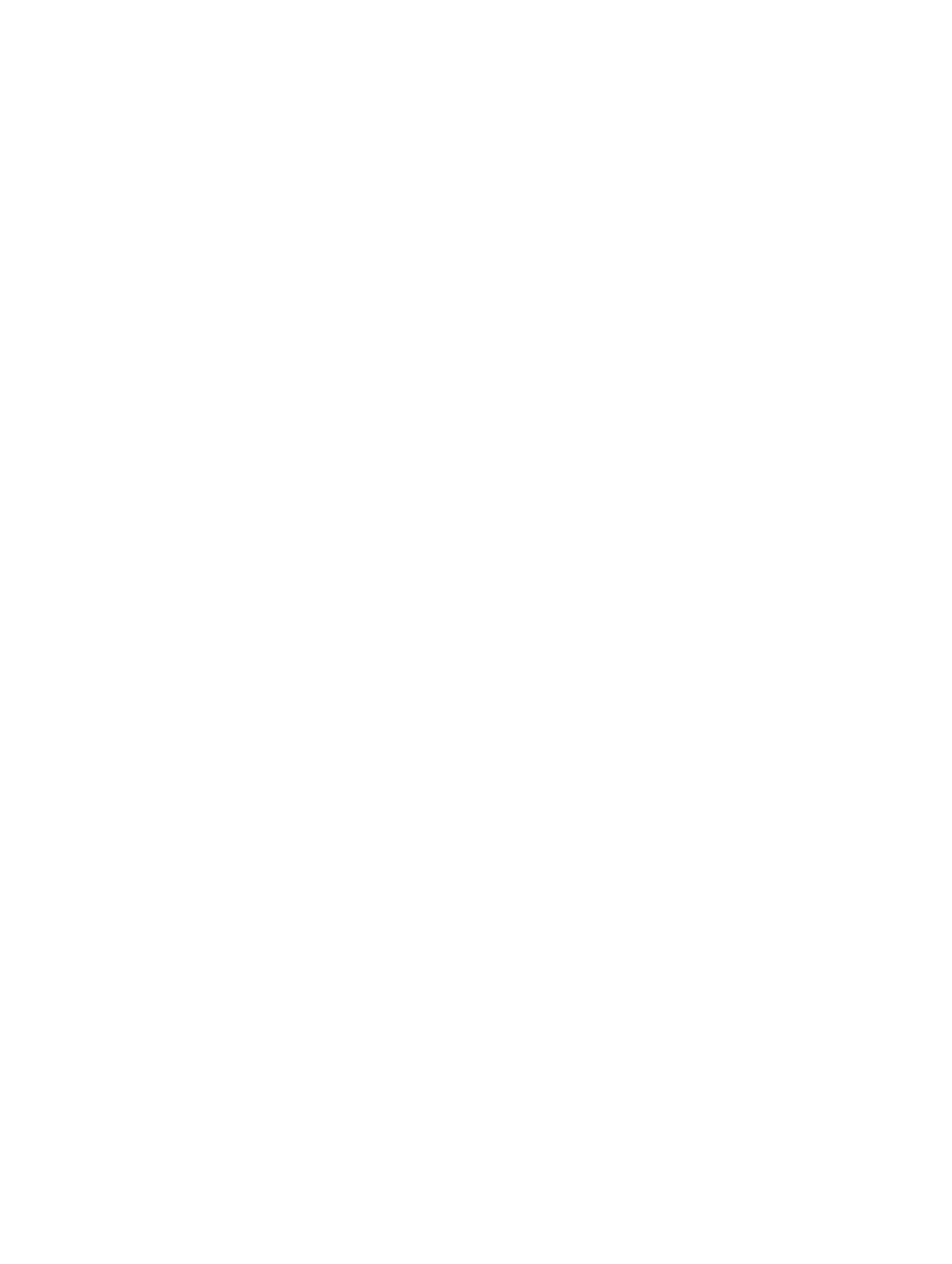**Wrexham Power Limited Planning Inspectorate reference: EN010055**

**The Wrexham Gas Fired Generating Station Order**

### **Applicant's comments on submissions made at Examination deadline 7**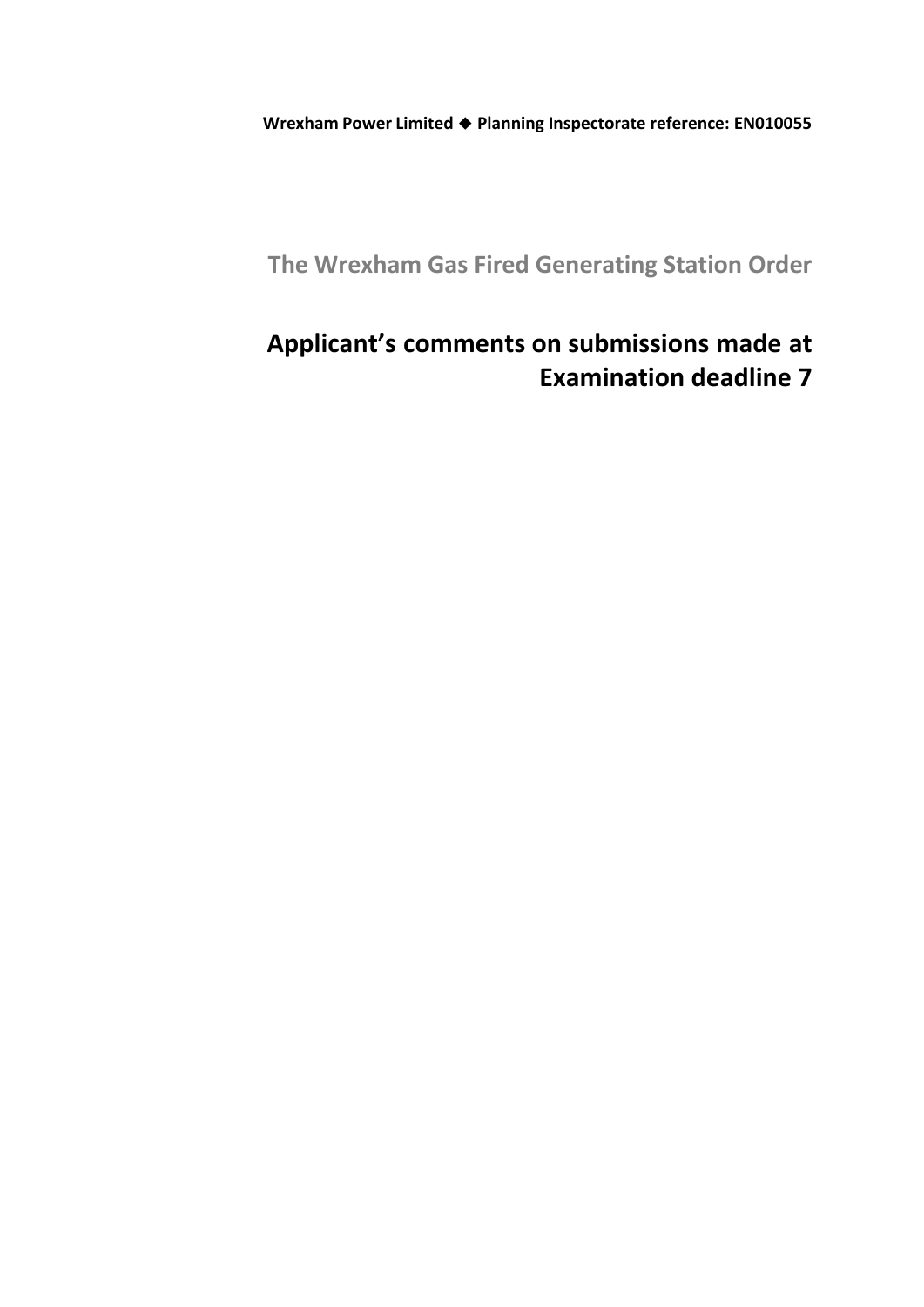Compiled for Wrexham Power Limited by:

Savills Wessex House Wimborne Dorset BH21 1PB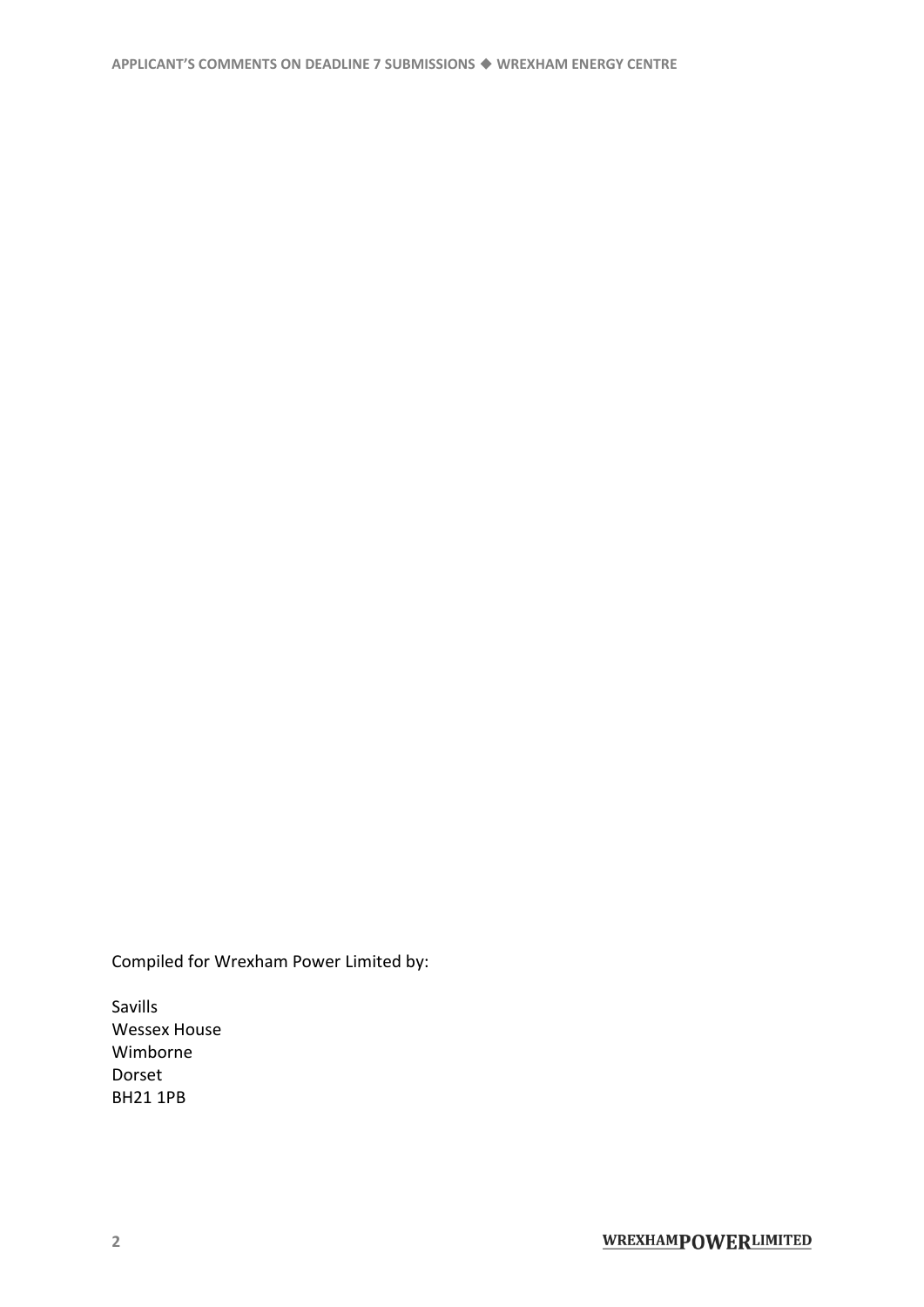### Contents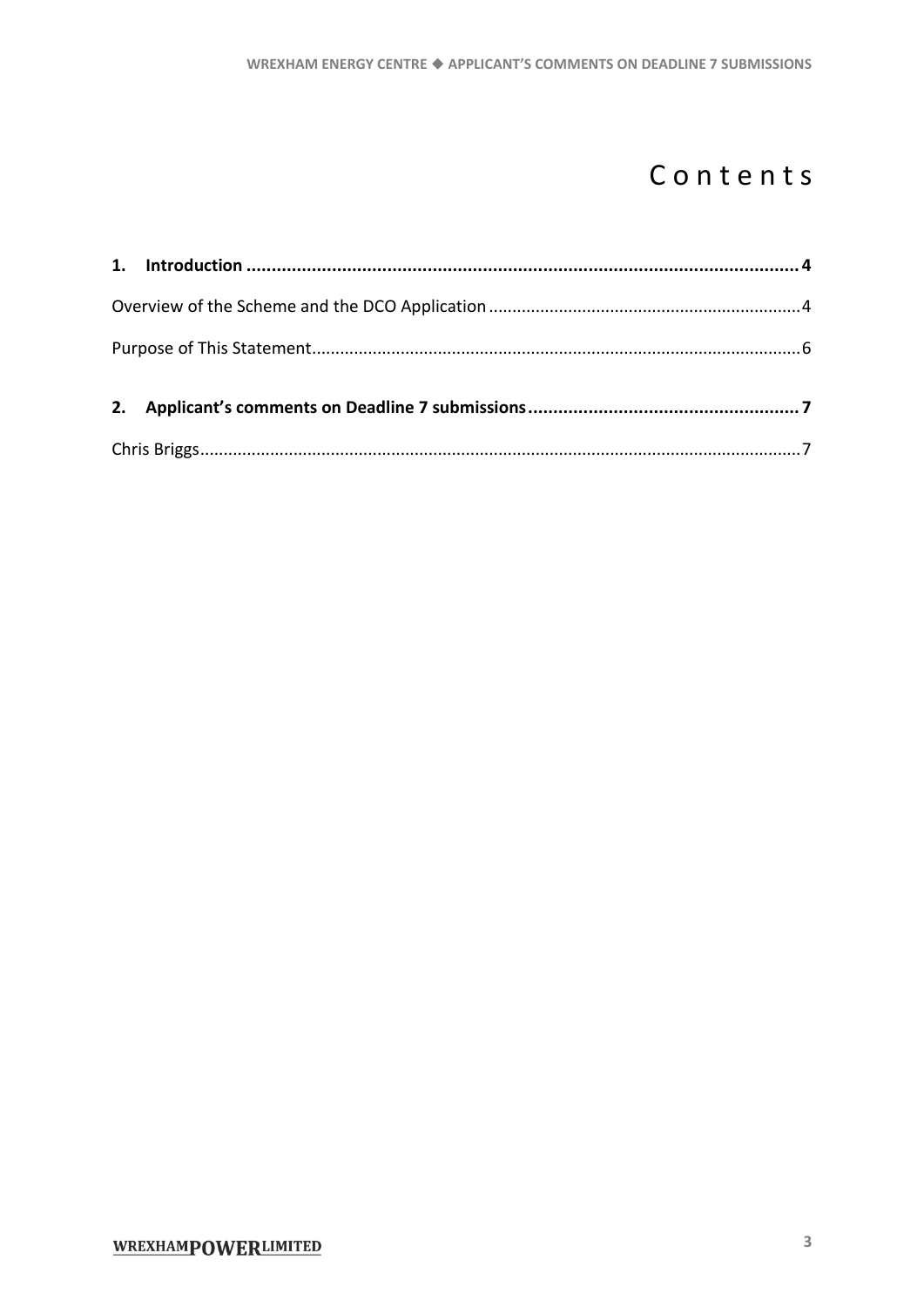### 1. Introduction

### <span id="page-5-1"></span><span id="page-5-0"></span>**OVERVIEW OF THE SCHEME AND THE DCO APPLICATION**

- 1.1. Wrexham Power Limited (WPL or 'the Applicant') has applied to the Secretary of State for a Development Consent Order (DCO) under the Planning Act 2008 (PA 2008). The application for the proposed Wrexham Gas Fired Generating Station Order ('the Order') is for powers to construct, operate and maintain the Power Station Complex Site on land at Bryn Lane on Wrexham Industrial Estate (WIE) in the County and Borough of Wrexham. The Order would also authorise the Applicant to compulsorily acquire land rights to construct, operate and maintain the Gas Connection.
- 1.2. Unless defined in this document, the terms used in this document have the same meaning as in the Glossary submitted with the Application [APP-156].
- 1.3. WPL is a joint venture company established by St. Modwen Properties V Sarl and Glenfinnan Properties. Both companies have an extensive background in the development and economic regeneration of sites throughout the UK, including experience in the energy sector.
- 1.4. The Power Station Complex Site constitutes a Nationally Significant Infrastructure Project (NSIP) by virtue of section 14(1)(a) and section 15 of the PA 2008, which includes within the definition of an NSIP any onshore generating station in England or Wales of more than 50 megawatts capacity. Under section 31 of the PA 2008 a DCO is required for development to the extent that the development is, or forms part of, an NSIP. Under section 37 of the PA 2008, this can only be granted if an application is made for it to the relevant Secretary of State  $-$  in this case, the Secretary of State for Business, Energy and Industrial Strategy.
- 1.5. The Gas Connection element of the Scheme has been consented separately under the Town and County Planning Act 1990 by means of a planning application granted by the local planning authority, Wrexham County Borough Council (WCBC or 'the Council'), on 5 September 2016. However, powers of compulsory acquisition over the land required for the Gas Connection are being sought as part of the Application. The Environmental Statement (ES) that accompanies the Application has assessed both the Power Station Complex Site and the Gas Connection together pursuant to the Infrastructure Planning (Environmental Impact Assessment) Regulations 2009 and the Town and Country Planning (Environmental Impact Assessment) (England and Wales) Regulations 1999. In addition, the ES has cumulatively assessed other proposed developments including the Electrical Connection required for the WEC, as agreed with WCBC.
- 1.6. The Scheme comprises: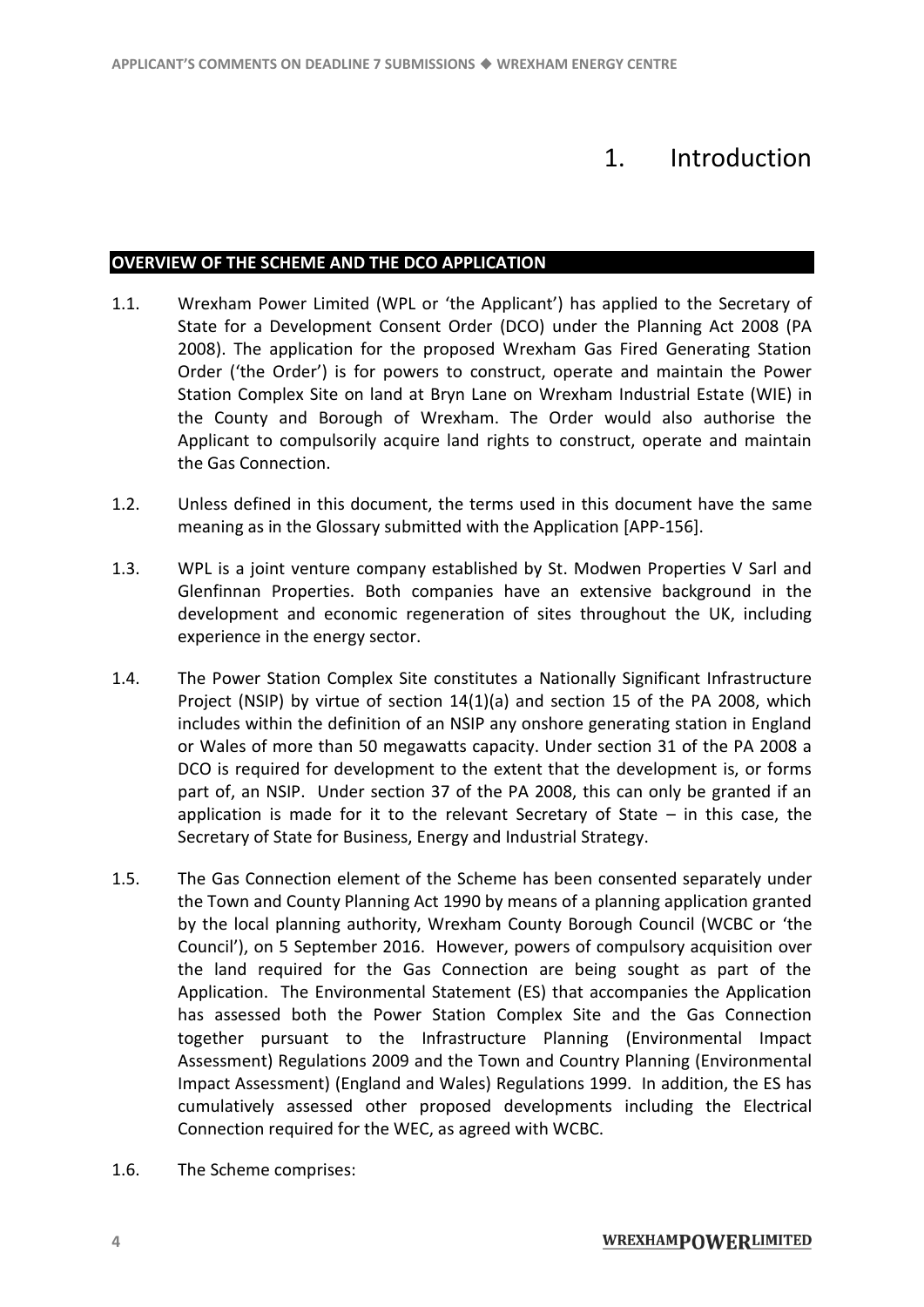- a combined cycle gas turbine (CCGT) power station (the *'Power Station Complex'*) (work numbered 1 in Schedule 1 to the Order) which would be fuelled by natural gas and would have a gross rated electrical output of up to 299 megawatts (MWe);
- temporary and permanent Laydown Areas (works numbered 2A and 2B respectively in Schedule 1 to the Order);
- surface water drainage works (work numbered 3 in Schedule 1 to the Order);
- the landscape and ecological mitigation works (work numbered 4 in Schedule 1 to the Order); and
- the alteration and use of the Kingmoor Park Access Road from Bryn Lane (work numbered 5 in Schedule 1 to the Order)

(together identified as the *'Power Station Complex Site'*); and

- the Gas Pipeline and an Above Ground Installation (AGI) (the *'Gas Connection'*).
- 1.7. The Power Station Complex will occupy a site known as Kingmoor Park South, on the north-eastern side of the WIE, adjacent to Bryn Lane and to the north of a large logistics warehouse and distribution centre operated by XPO Logistics. The Gas Connection Route is approximately 3.5km in length and would largely cross agricultural land, connecting to the AGI Site adjacent to the existing Maelor Gas Works to the south of the WIE.
- 1.8. The Electrical Connection is not part of the Application, but will be required for the export of electricity.
- 1.9. An updated *Grid Connection Statement* submitted by WPL in June 2016 [OD-006] confirms that the distribution network operator, SPEN, has made a connection offer to the Applicant to export electricity into SPEN's 132kV network via underground cables from the Power Station Complex Site to the Legacy substation south-west of Wrexham. No new overhead lines are required for the export of electricity from the Scheme.
- 1.10. The detailed specification of the 132 kV underground connection will be determined at a later date by SPEN in its capacity as the statutory undertaker for electrical infrastructure in the area. Any works associated with the underground connection will be consented through the appropriate lawful consenting regime and will be the responsibility of SPEN.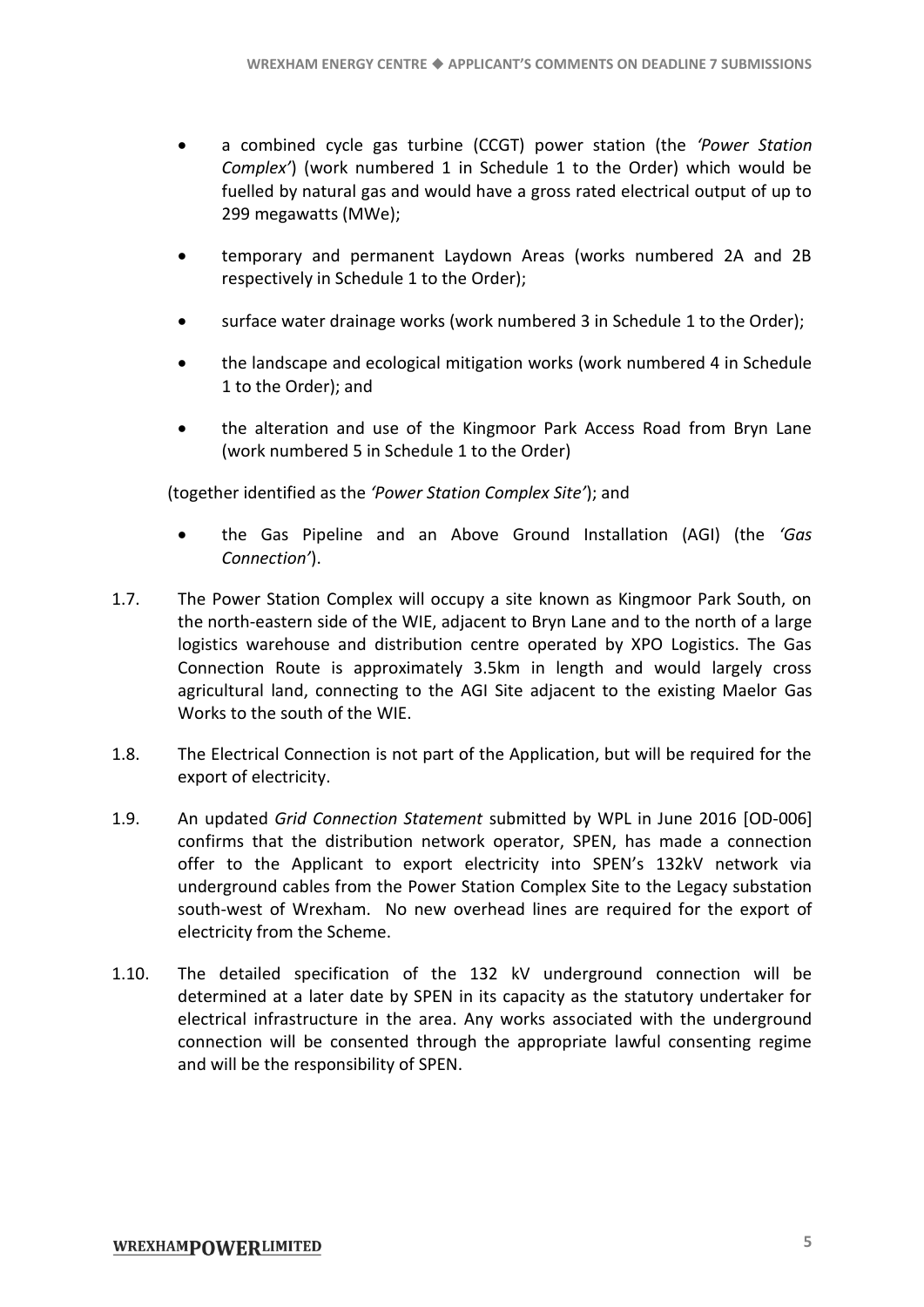### <span id="page-7-0"></span>**PURPOSE OF THIS STATEMENT**

1.11. This statement provides the Applicant's comments on a late representation from Mr Briggs, which was published at 1800 on 10 January 2017. The Applicant made the majority of the response at Deadline 8 in The Applicant's response to Chris Briggs' late response to Rule 17 letter dated 12 December 2016 [REP8-010]. Where possible, the Applicant's comments cross-refer to earlier submissions in order to avoid repetition.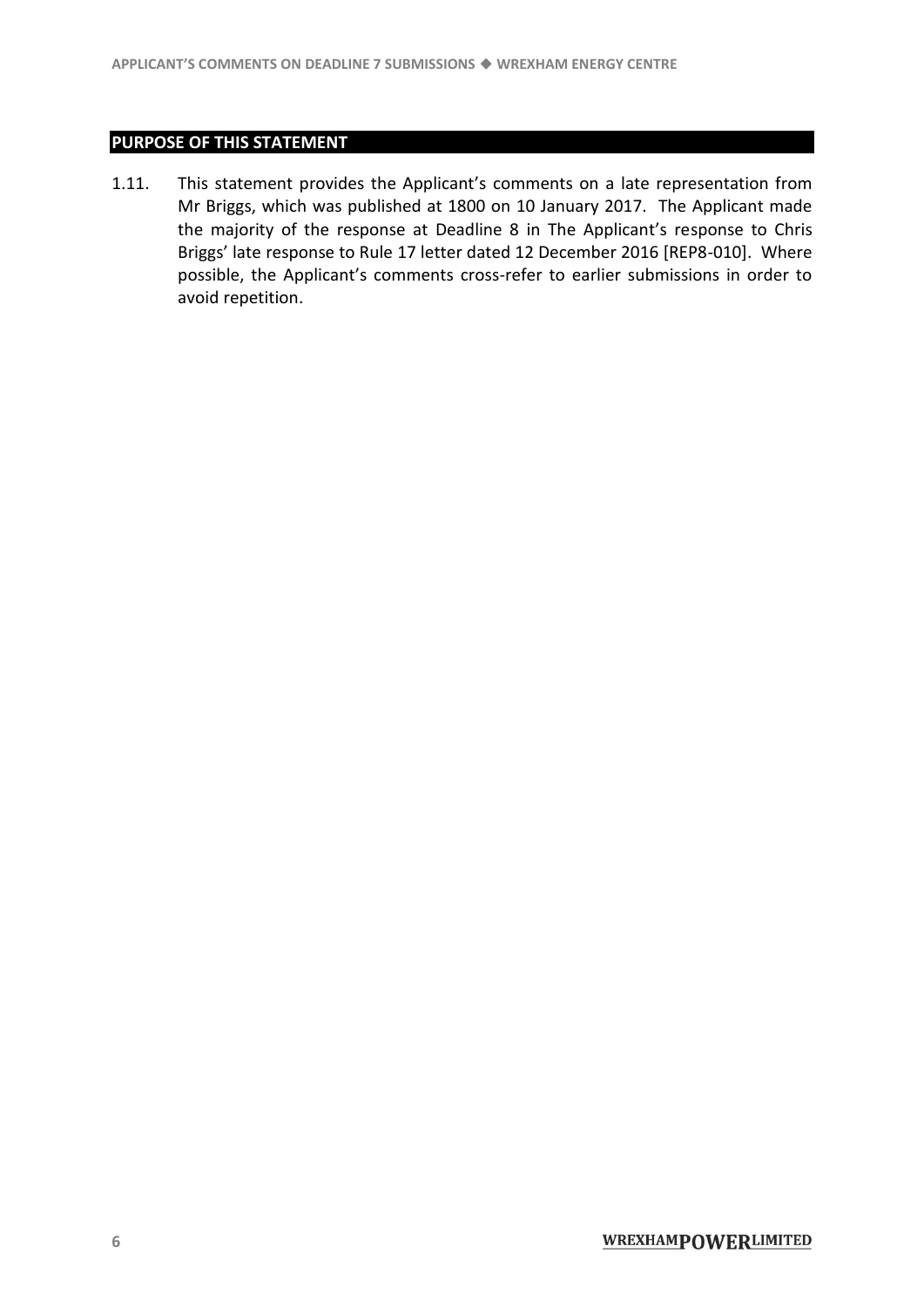### <span id="page-8-0"></span>2. Applicant's comments on Deadline 7 submissions

### <span id="page-8-1"></span>**CHRIS BRIGGS**

#### **Summary of the submission**

2.1. The Applicant has responded to this submission [REP7-019] in its Response to Rule 17 letter dated 12 December 2016 [REP8-010], submitted at Deadline 8. The Applicant wishes to make a number of additional points due to the time constraints in responding to the late submission.

#### **Applicant's response**

#### *a). visibility of plumes*

2.2. This point has been responded to in the Applicant's Response to the Rule 17 letter, dated 12 December 2016 [REP7-009] and in response to Mr Briggs' late response to the Rule 17 letter [REP8-010].

#### *b). noise abatement and proximity to residential properties*

- 2.3. The Applicant has explained the noise assessment and conclusions in:
	- Chapter 9 of the ES: Noise and vibration [APP-057]
	- Response to the ExA's First Written Questions [REP1-032]
	- Response to Relevant Representations [REP1-035]
	- Response to Written Representations [REP2-010]
	- Written summary of oral case put at the Issue Specific Hearing on Environmental and Other Issues on 29 September 2016 [REP3-016]
	- Comments on submissions made at Deadline 3 [REP4-009]
	- Comments on submissions made at Deadline 4 [REP5-002]
	- Written summary of oral submissions put it the Issue Specific Hearing on the Environment and Other Issues held on 23 November 2016 [REP6-009]
- 2.4. Mr Briggs quotes from the Rocksavage Power Station's environmental permit which states, "*The site is close to residential properties and noise abatement is important*". The Applicant has assessed the effects of noise and vibration and reported it in Chapter 9 of the ES, which concludes that during operation there will